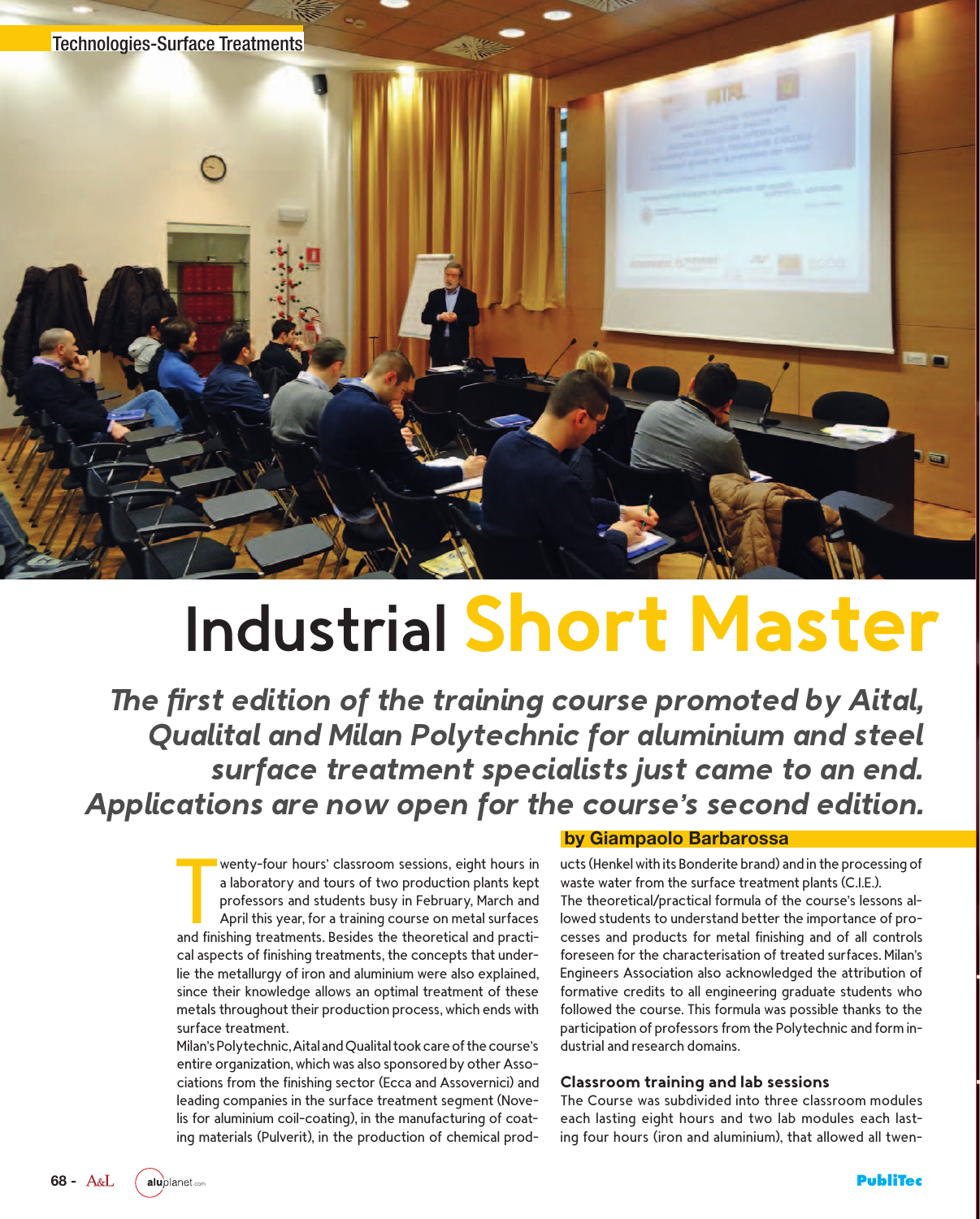ty-five participants to select the lessons they preferred based upon the metals being dealt with (aluminium or iron) and on the theoretical, practical and control sections.

The first module, concerning basic knowledge on metal protection, held at Milan's Polytechnic by Antonello Vicenzo and Paolo Gronchi, professors at the "Giulio Natta" Chermistry, Materials and Chemical Engineering department, was particularly interesting. The scientific concepts that underlie such phenomena as coating formation and their formulae, as well as introducing the main techniques for an appropriate characterisation, were explained. The physical principles that specify surface wetting conditions, the influence of the texture of surfaces and the substrate/ coating bond in terms of protection from corrosion were just as interesting.

This first module was completed by Mr. Falcone (C. I. E.) who held a noteworthy speech on the different techniques of waste water treatment with special emphasis on the most modern techniques, increasingly oriented towards maximizing respect for the environment and that may be obtained with so-called "zero waste discharge" processes. Modules two and three, on the other hand, had a practical approach and concerned surface finishing techniques for aluminium and iron respectively.

All main processes for surface treatment were detailed starting from the initial pre-treatment phases and for each phase the analytical control techniques were outlined.



Lecturers for these modules were representatives of the Aital (Giampaolo Barbarossa) and Qualital (Riccardo Boi and Rolando Ragazzini) Associations, and Mr. Montesano, who offered students his great competence and experience in the specific sector of coating products and application techniques. The introductions to both modules concerned the fundamental notions on the metallurgy of both metals, explained by Mr Barbarossa (an engineering graduate) regarding aluminium, and by Prof. Vicenzo concerning iron.

The last two modules allowed participants to see the tests carried out in specialized labs, more specifically in the Henkel lab for iron testing and the Qualital lab for aluminium. In both cases demonstrative tests were preceded by an explanation of the characteristics of quality labels (Qualisteelcoat for coated iron, Qualanod for anodic coated **Milan's Polytechnic, that hosted the three theoretical modules of the Industrial Short Master**

*La sede del Politecnico di Milano, che ha ospitato i tre moduli teorici dell'Industrial Short Master*

*Tecnologie-Trattamenti superficiali*

# *Industrial Short Master*

*Si è conclusa con successo la prima edizione del corso di formazione promosso da Aital, Qualital e Politecnico di Milano rivolto agli specialisti dei trattamenti superficiali dell'alluminio e dell'acciaio. Sono aperte le adesioni per la seconda edizione del corso.*

*Ventiquattro ore di lezioni in aula, otto ore di laboratorio e visite a due impianti di produzione hanno impegnato docenti e allievi negli scorsi mesi di febbraio, marzo e aprile in un corso formativo sulle superfici metalliche e sui relativi trattamenti di finitura. Oltre a teoria e pratica delle finiture, sono stati esposti i concetti che stanno alla base della metallurgia del ferro e dell'alluminio, la cui conoscenza consente di trattare in maniera ottimale entrambi questi metalli nel loro intero flusso produttivo che si chiude col trattamento delle loro superfici.*

*Politecnico di Milano, Aital e Qualital hanno curato l'intera organizzazione del corso, che ha ricevuto il patrocinio di altre Associazioni del mondo delle finiture (Ecca e Assovernici) e di aziende leader nei trattamenti superficiali (Novelis nel coil-coating dell'alluminio), nella produzione di prodotti vernicianti (Pulverit), nella produzione di prodotti chimici (Henkel col suo Brand Bonderite) e nella depurazione delle acque reflue degli impianti di trattamento superficiale (C.I.E.).*

*La formula teorico/applicativa delle lezioni del corso ha consentito agli allievi di meglio comprendere l'importanza dei processi e dei prodotti per la finitura dei metalli e di tutti i controlli previsti per la caratterizzazione delle superfici trattate. L'Ordine degli Ingegneri di Milano ha inoltre riconosciuto l'attribuzione di crediti formativi agli allievi ingegneri che hanno partecipato al corso. Questa formula è stata resa possibile grazie alla partecipazione di docenti del Politecnico e docenti del mondo dell'industria e della ricerca.*

#### *Lezioni in aula e sessioni in laboratorio*

*Il Corso era suddiviso in tre moduli in aula di otto ore ciascuno e in due moduli di laboratorio di quattro ore ciascuno (ferro e alluminio), che hanno consentito ai venticinque partecipanti di selezionare le lezioni di interesse in funzione dei metalli trattati (ferro e alluminio) e delle parti teoriche, applicative e di controllo. Particolarmente interessante il primo modulo sulle conoscenze*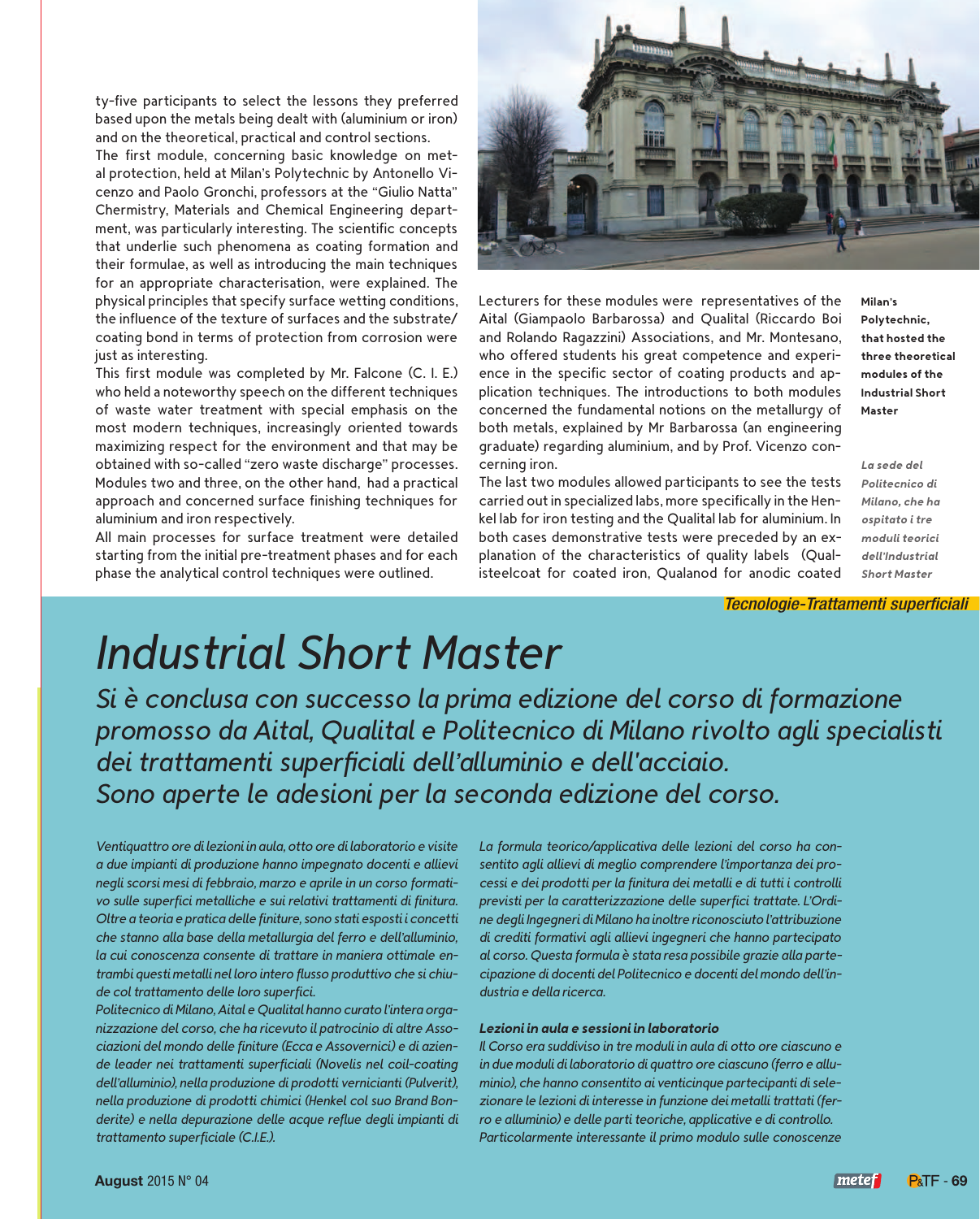#### Technologies-Surface Treatments

**Students and lecturers of the course at the end of the last training session at Qualital**

aluminium, Qualicoat for coated aluminium and Qualideco for decorated aluminium) and the tests that these require, that are used particularly in architectural applications (doors, windows, curtain walls).

Tours of the labs were intruduced by Mr Palladini and Dr Cerioli for Henkel and by Dr Barbato for Qualital.

Dr Barbato was also helped by Dr Barbarossa and Dr Ballau-

ri who held demonstrative tests for the course's students. During these last two modules interesting speeches were also delivered by Mr Montesano and Mr Barbarossa who illustrated the current regulations and the fact sheets for realisation of the most appropriate processes and products capable of providing an expected working life of fifteen years for iron and aluminium finishings.

*Gli allievi e i docenti del corso al termine dell'ultima sessione didattica in Qualital*

**The organizers of the course: left to right, Prof. Gronchi (Poliefun), Mr Barbarossa (AITAL) and Mr Montesano, surface finishing expert**





## **Industrial Short Master – in preparazione la sessione autunnale**

**Considerato l'ottimo risultato raggiunto in termini di numero di iscritti e di riscontro degli allievi a fine corso, si sta valutando di ripetere l'esperienza con un nuovo Short Master da organizzare entro la fine del 2015, dal momento che sono già pervenute alla Segreteria organizzatrice una quindicina di preadesioni. Chi fosse interessato può compilare e inviare la scheda allegata, che darà modo di verificare la possibilità di un nuovo corso in funzione delle preiscrizioni che perverranno in Segreteria.**

*Gli organizzatori del corso: da sinistra, il prof. Gronchi (Poliefun), l'ing. Barbarossa (AITAL) e il sig. Montesano, esperto di finiture superficiali*

*di base per la protezione dei metalli, tenuto presso il Politecnico di Milano da Antonello Vicenzo e Paolo Gronchi, docenti presso il Dipartimento di Chimica, Materiali ed Ingegneria Chimica "Giulio Natta". Sono stati esposti infatti concetti scientifici che stanno alla base dei fenomeni di formazione dei rivestimenti e della loro formulazione, oltre che introduttivi alle principali tecniche per una loro idonea caratterizzazione. Altrettanto interessanti i principi fisici che specificano le condizioni di bagnabilità delle superfici, l'influenza della rugosità delle superfici e il legame substrato/rivestimento in termini di protezione contro la corrosione.*

*Ha chiuso questo primo modulo il sig. Falcone, (C.I.E.), che ha presentato una pregevole relazione sulle diverse tecniche sul trattamento di depurazione delle acque reflue, con particolare*

*riguardo alle più moderne tecniche sempre più orientate al massimo rispetto dell'ambiente e ottenibili con processi cosiddetti "a scarico zero".*

*I moduli due e tre avevano invece un taglio pratico e riguardavano le tecniche di finiture delle superfici, rispettivamente, di alluminio e di ferro.*

*Sono stati esposti tutti i principali processi di trattamento superficiale a partire dalle fasi iniziali di pretrattamento e per ciascuna fase sono stati esposte le tecniche analitiche di controllo. Relatori di questi due moduli erano rappresentanti delle Associazioni Aital (Giampaolo Barbarossa), Qualital (Riccardo Boi e Rolando Ragazzini) e dal sig. Montesano, che ha messo a disposizione degli allievi la sua grande competenza ed esperienza nel settore specifico dei prodotti vernicianti e delle tecniche*